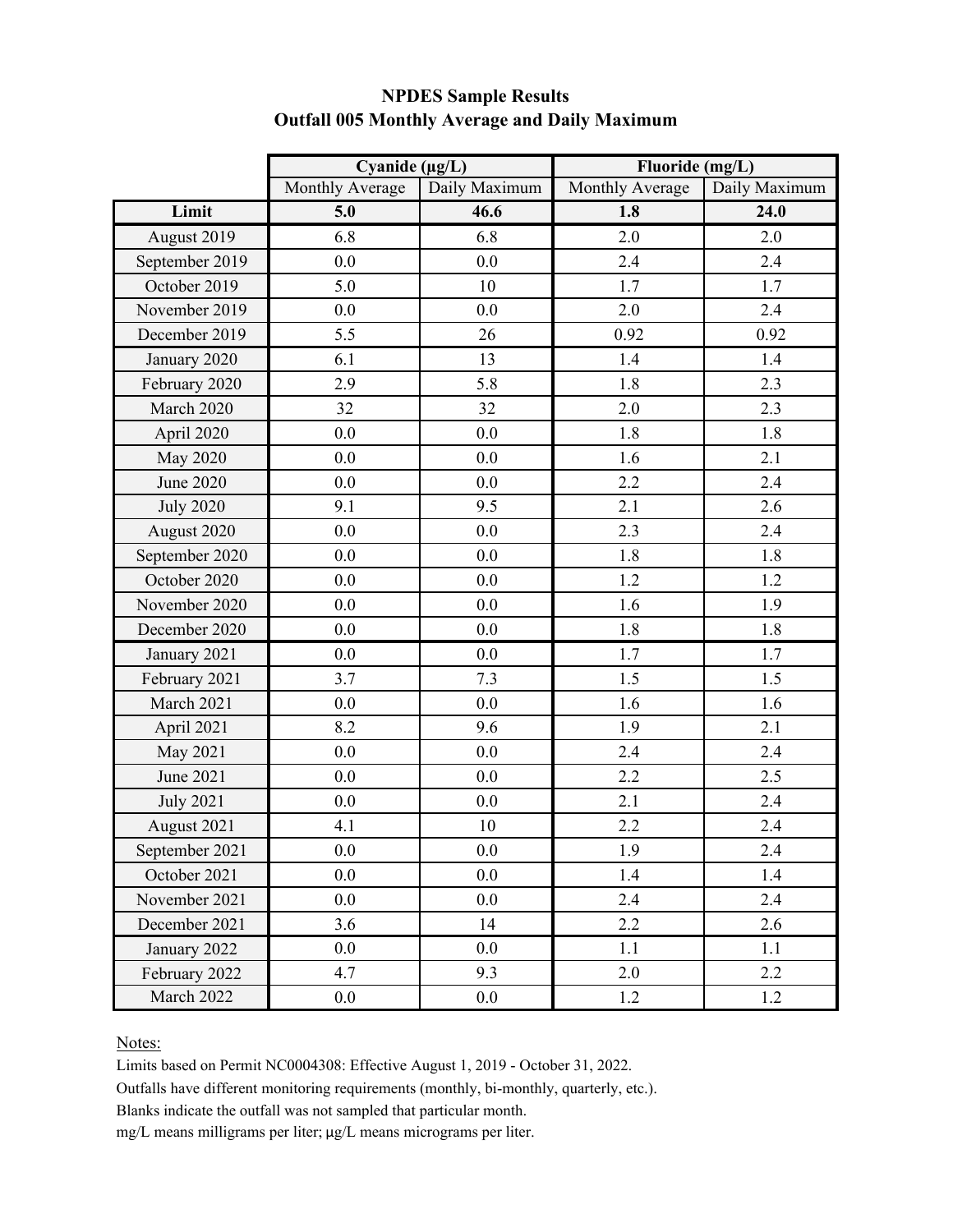|                  | Cyanide $(\mu g/L)$ |               | Fluoride (mg/L) |               |
|------------------|---------------------|---------------|-----------------|---------------|
|                  | Monthly Average     | Daily Maximum | Monthly Average | Daily Maximum |
| Limit            | <b>NA</b>           | 46.6          | <b>NA</b>       | 24.0          |
| August 2019      | 0.0                 | 0.0           | 0.74            | 0.74          |
| September 2019   |                     |               |                 |               |
| October 2019     | 6.2                 | 6.2           | 0.59            | 0.59          |
| November 2019    |                     |               |                 |               |
| December 2019    |                     |               |                 |               |
| January 2020     | 0.0                 | 0.0           | 0.44            | 0.44          |
| February 2020    | 5.4                 | 5.4           | 0.48            | 0.48          |
| March 2020       |                     |               |                 |               |
| April 2020       | 11                  | 11            | 0.41            | 0.41          |
| <b>May 2020</b>  | 0.0                 | 0.0           | 0.43            | 0.43          |
| <b>June 2020</b> | 35                  | 35            | 1.4             | 1.4           |
| <b>July 2020</b> | 0.0                 | 0.0           | 0.67            | 0.67          |
| August 2020      |                     |               |                 |               |
| September 2020   | 2.2                 | 2.2           | 0.61            | 0.61          |
| October 2020     | 17                  | 17            | 0.66            | 0.66          |
| November 2020    | 0.0                 | 0.0           | 0.58            | 0.58          |
| December 2020    |                     |               |                 |               |
| January 2021     |                     |               |                 |               |
| February 2021    |                     |               |                 |               |
| March 2021       |                     |               |                 |               |
| April 2021       |                     |               |                 |               |
| May 2021         |                     |               |                 |               |
| June 2021        |                     |               |                 |               |
| <b>July 2021</b> |                     |               |                 |               |
| August 2021      | 0.0                 | 0.0           | 0.69            | 0.69          |
| September 2021   | 0.0                 | 0.0           | 0.36            | 0.36          |
| October 2021     | 0.0                 | 0.0           | 0.29            | 0.29          |
| November 2021    |                     |               |                 |               |
| December 2021    |                     |               |                 |               |
| January 2022     | 0.0                 | 0.0           | 0.33            | 0.33          |
| February 2022    |                     |               |                 |               |
| March 2022       | 38                  | 38            | 1.0             | 1.0           |

# **NPDES Sample Results Outfall 011 Monthly Average and Daily Maximum**

#### Notes:

Limits based on Permit NC0004308: Effective August 1, 2019 - October 31, 2022.

Outfalls have different monitoring requirements (monthly, bi-monthly, quarterly, etc.).

Blanks indicate the outfall was not sampled that particular month.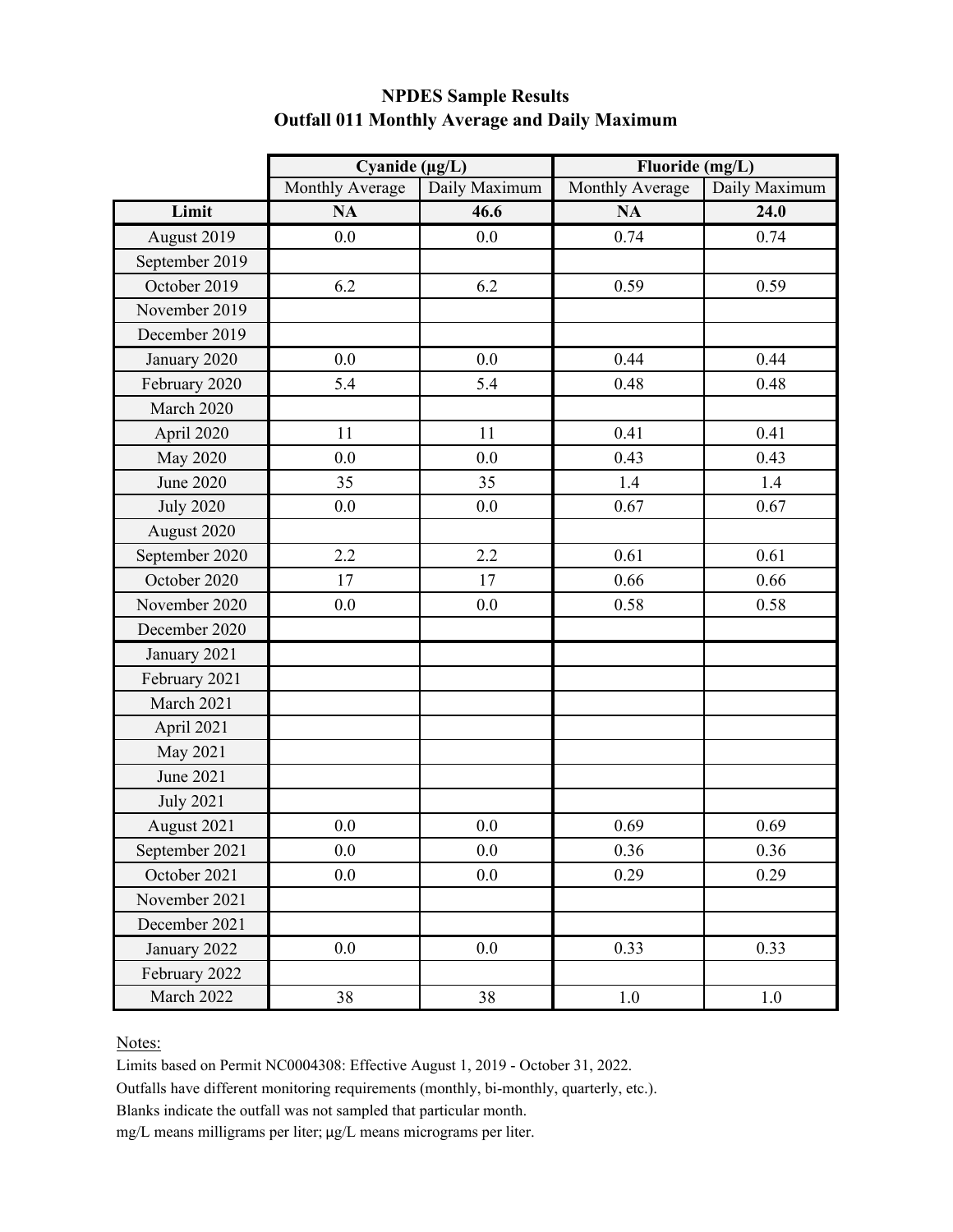|                  | Cyanide $(\mu g/L)$ |               | Fluoride (mg/L) |               |
|------------------|---------------------|---------------|-----------------|---------------|
|                  | Monthly Average     | Daily Maximum | Monthly Average | Daily Maximum |
| Limit            | 242.0               | 285.0         | <b>NA</b>       | <b>NA</b>     |
| August 2019      | 0.0                 | 0.0           | 1.3             | 1.3           |
| September 2019   | 0.0                 | 0.0           |                 |               |
| October 2019     | 0.0                 | 0.0           | 1.0             | 1.0           |
| November 2019    | 21                  | 21            |                 |               |
| December 2019    | 8.6                 | 8.6           |                 |               |
| January 2020     | 88                  | 88            | 1.1             | 1.1           |
| February 2020    | 210                 | 210           |                 |               |
| March 2020       | 29                  | 29            |                 |               |
| April 2020       | 0.0                 | 0.0           | 0.91            | 0.91          |
| <b>May 2020</b>  | 0.0                 | 0.0           |                 |               |
| <b>June 2020</b> | 18                  | 18            |                 |               |
| <b>July 2020</b> | 0.0                 | 0.0           | 0.83            | 0.83          |
| August 2020      | 0.0                 | 0.0           |                 |               |
| September 2020   | 51                  | 51            |                 |               |
| October 2020     | 11                  | 11            | 0.84            | 0.84          |
| November 2020    | 0.0                 | 0.0           |                 |               |
| December 2020    | 0.0                 | 0.0           |                 |               |
| January 2021     | 78                  | 78            | 0.87            | 0.87          |
| February 2021    | 81                  | 81            |                 |               |
| March 2021       | 33                  | 46            | 1.1             | 1.1           |
| April 2021       | 9.4                 | 9.4           | 0.72            | 0.72          |
| May 2021         | 0.0                 | 0.0           |                 |               |
| June 2021        | 0.0                 | 0.0           |                 |               |
| <b>July 2021</b> | 0.0                 | 0.0           | 1.0             | $1.0\,$       |
| August 2021      | 6.2                 | 6.2           |                 |               |
| September 2021   | 0.0                 | 0.0           |                 |               |
| October 2021     | 9.4                 | 9.4           | 0.97            | 0.97          |
| November 2021    | 0.0                 | 0.0           |                 |               |
| December 2021    | 0.0                 | 0.0           |                 |               |
| January 2022     | 38                  | 38            | 0.94            | 0.94          |
| February 2022    | 31                  | 31            |                 |               |
| March 2022       | 44                  | 44            |                 |               |

### **NPDES Sample Results Outfall 012 Monthly Average and Daily Maximum**

#### Notes:

Limits based on Permit NC0004308: Effective August 1, 2019 - October 31, 2022.

Outfalls have different monitoring requirements (monthly, bi-monthly, quarterly, etc.).

Blanks indicate the outfall was not sampled that particular month.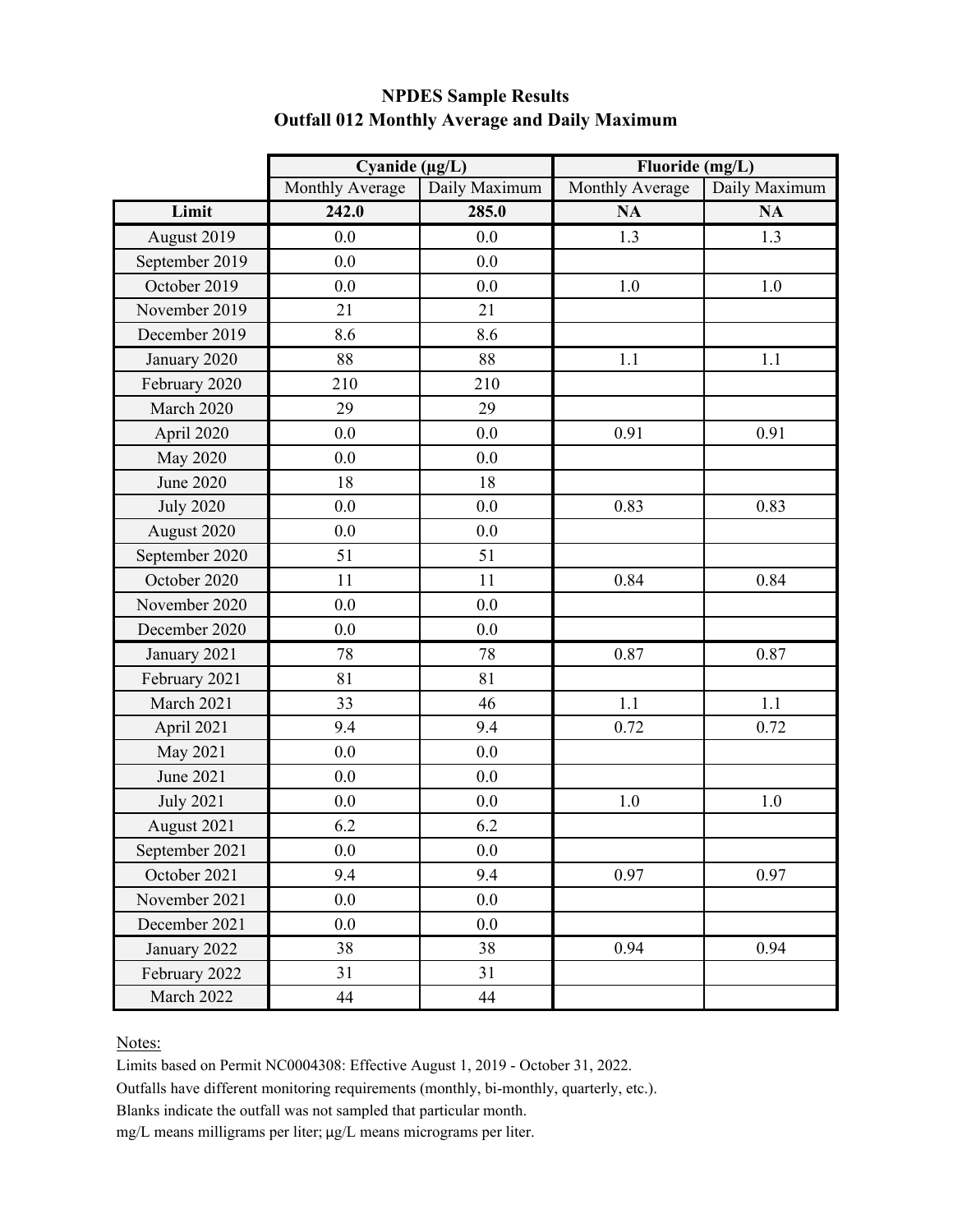|                  | Cyanide ( $\mu$ g/L) |               | Fluoride (mg/L) |               |
|------------------|----------------------|---------------|-----------------|---------------|
|                  | Monthly Average      | Daily Maximum | Monthly Average | Daily Maximum |
| Limit            | 5.0                  | 46.6          | <b>NA</b>       | <b>NA</b>     |
| August 2019      | 9.0                  | 18            | 0.35            | 0.35          |
| September 2019   | 0.0                  | 0.0           |                 |               |
| October 2019     | 0.0                  | 0.0           | 0.43            | 0.43          |
| November 2019    | 0.0                  | 0.0           |                 |               |
| December 2019    | 3.7                  | 11            |                 |               |
| January 2020     | 4.3                  | 13            | 0.47            | 0.47          |
| February 2020    | 0.0                  | 0.0           |                 |               |
| March 2020       | 16                   | 16            |                 |               |
| April 2020       | 0.0                  | 0.0           | 0.34            | 0.34          |
| <b>May 2020</b>  | 0.0                  | 0.0           |                 |               |
| June 2020        | 0.0                  | 0.0           |                 |               |
| <b>July 2020</b> | 3.2                  | 32            | 0.38            | 0.38          |
| August 2020      | 0.0                  | 0.0           |                 |               |
| September 2020   | 0.0                  | 0.0           |                 |               |
| October 2020     | 0.0                  | 0.0           | 0.45            | 0.45          |
| November 2020    | 0.0                  | 0.0           |                 |               |
| December 2020    | 0.0                  | 0.0           |                 |               |
| January 2021     | 0.0                  | 0.0           | 0.30            | 0.30          |
| February 2021    | 4.8                  | 9.5           |                 |               |
| March 2021       | 0.0                  | 0.0           | 0.20            | 0.20          |
| April 2021       | 0.0                  | 0.0           | 0.19            | 0.19          |
| May 2021         | 0.0                  | 0.0           |                 |               |
| June 2021        | 0.0                  | 0.0           |                 |               |
| <b>July 2021</b> | 0.0                  | 0.0           | 0.33            | 0.33          |
| August 2021      | 0.0                  | 0.0           |                 |               |
| September 2021   | 0.0                  | 0.0           |                 |               |
| October 2021     | 0.0                  | 0.0           |                 |               |
| November 2021    | 0.0                  | 0.0           | 0.12            | 0.12          |
| December 2021    | 4.1                  | 37            |                 |               |
| January 2022     | 0.0                  | 0.0           | 0.25            | 0.25          |
| February 2022    | 0.0                  | 0.0           |                 |               |
| March 2022       | 0.0                  | 0.0           |                 |               |

### **NPDES Sample Results Outfall 013 Monthly Average and Daily Maximum**

#### Notes:

Limits based on Permit NC0004308: Effective August 1, 2019 - October 31, 2022.

Outfalls have different monitoring requirements (monthly, bi-monthly, quarterly, etc.).

Blanks indicate the outfall was not sampled that particular month.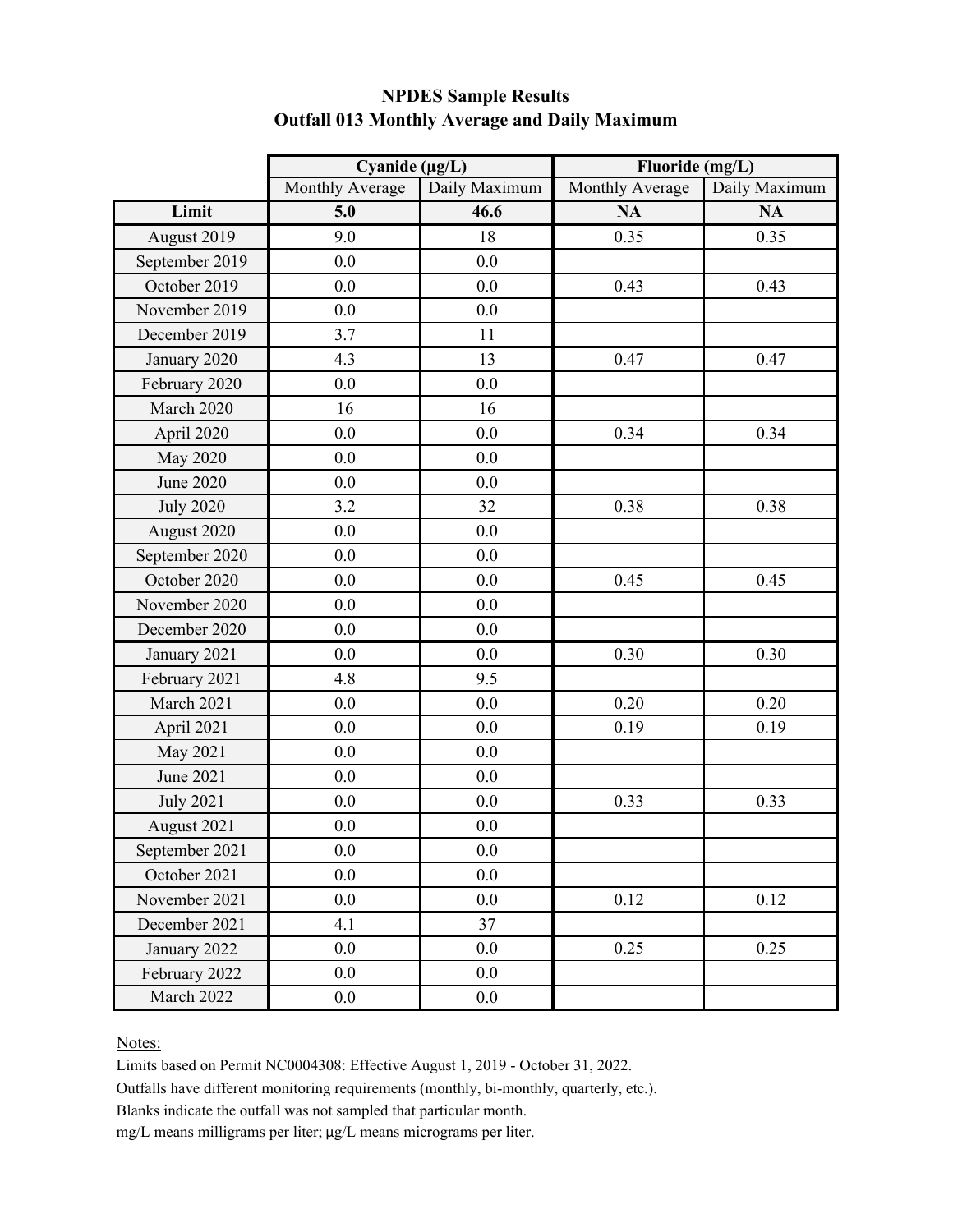|                  | MZ1A                |                 | MZ1B                |                 |
|------------------|---------------------|-----------------|---------------------|-----------------|
|                  | Cyanide $(\mu g/L)$ | Fluoride (mg/L) | Cyanide $(\mu g/L)$ | Fluoride (mg/L) |
| August 2019      | ND                  | N <sub>D</sub>  | ND                  | ND              |
| September 2019   | <b>ND</b>           | ND              | <b>ND</b>           | <b>ND</b>       |
| October 2019     | ND                  | ND              | ND                  | ND              |
| November 2019    | ND                  | <b>ND</b>       | <b>ND</b>           | ND              |
| December 2019    | 9.0                 | <b>ND</b>       | 8.1                 | <b>ND</b>       |
| January 2020     | ND                  | ND              | N <sub>D</sub>      | ND              |
| February 2020    | ND                  | ND              | ND                  | ND              |
| March 2020       | <b>ND</b>           | <b>ND</b>       | <b>ND</b>           | <b>ND</b>       |
| April 2020       | ND                  | ND              | N <sub>D</sub>      | ND              |
| <b>May 2020</b>  | <b>ND</b>           | ND              | <b>ND</b>           | <b>ND</b>       |
| <b>June 2020</b> | <b>ND</b>           | ND              | <b>ND</b>           | <b>ND</b>       |
| <b>July 2020</b> | ND                  | ND              | <b>ND</b>           | ND              |
| August 2020      | ND                  | ND              | <b>ND</b>           | ND              |
| September 2020   | <b>ND</b>           | ND              | <b>ND</b>           | <b>ND</b>       |
| October 2020     | ND                  | ND              | <b>ND</b>           | ND              |
| November 2020    | ND                  | ND              | <b>ND</b>           | ND              |
| December 2020    | ND                  | ND              | <b>ND</b>           | ND              |
| January 2021     | ND                  | 0.13            | <b>ND</b>           | <b>ND</b>       |
| February 2021    | ND                  | ND              | <b>ND</b>           | ND              |
| March 2021       | ND                  | ND              | <b>ND</b>           | <b>ND</b>       |
| April 2021       | ND                  | ND              | <b>ND</b>           | ND              |
| May 2021         | <b>ND</b>           | ND              | <b>ND</b>           | <b>ND</b>       |
| June 2021        | ND                  | ND              | <b>ND</b>           | ND              |
| <b>July 2021</b> | <b>ND</b>           | 0.11            | <b>ND</b>           | <b>ND</b>       |
| August 2021      | ND                  | 0.12            | ND                  | ND              |
| September 2021   | ND                  | 0.13            | <b>ND</b>           | ND              |
| October 2021     | ${\rm ND}$          | ${\rm ND}$      | ND                  | ND              |
| November 2021    | <b>ND</b>           | ND              | ND                  | 0.15            |
| December 2021    | ND                  | 0.13            | N <sub>D</sub>      | ND              |
| January 2022     | N <sub>D</sub>      | 0.14            | ND                  | 0.15            |
| February 2022    | <b>ND</b>           | 0.13            | ND                  | ND              |
| March 2022       | ND                  | ND              | ND                  | ND              |

# **NPDES Sample Results Mixing Zone Sampling Location MZ1**

Notes:

"A" samples are collected at the surface.

"B" samples are collected at approximately 3.5 meters below the surface.

ND means not detected at the laboratory reporting limit.

µg/L means micrograms per liter; mg/L means milligrams per liter.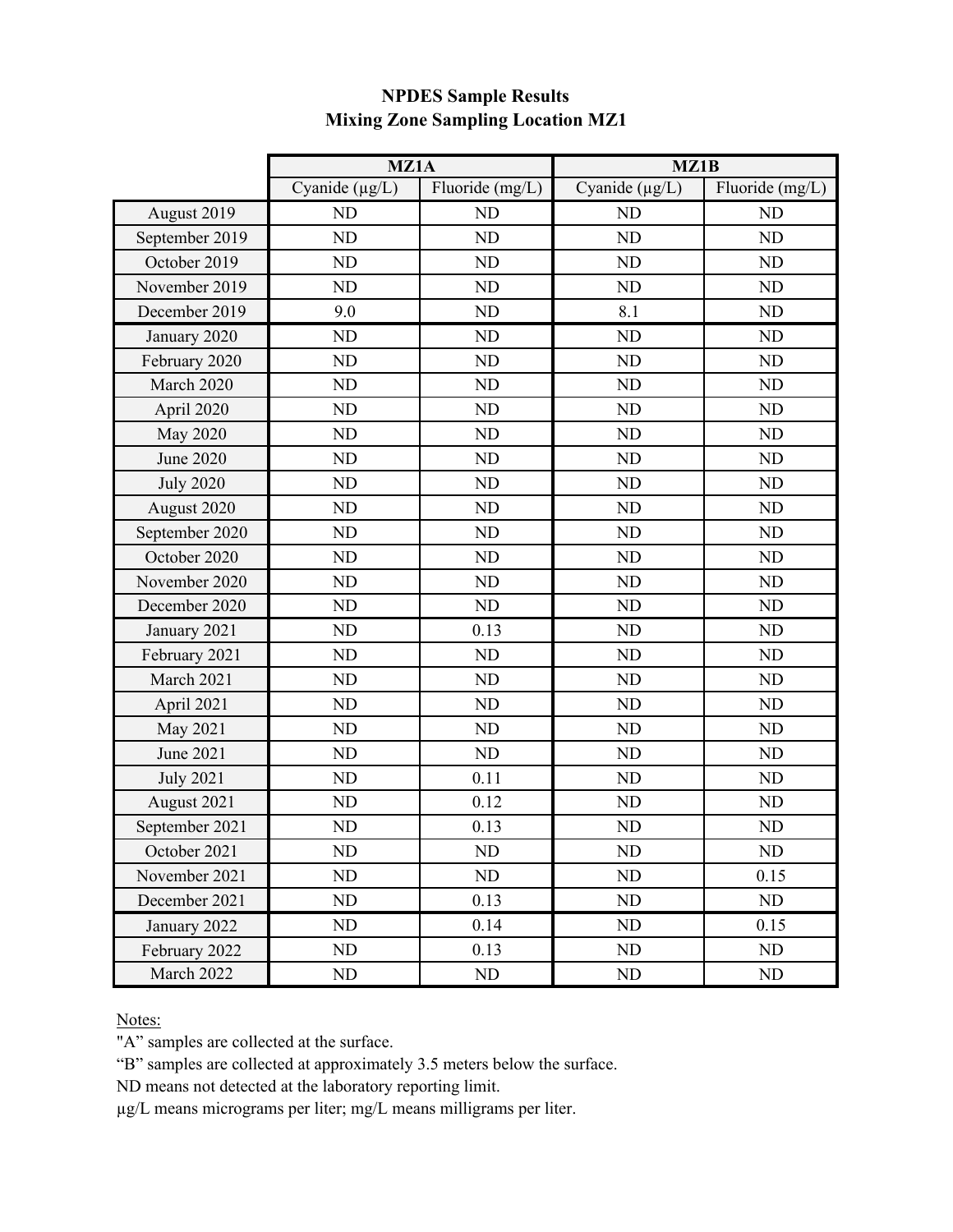|                  | MZ2A                |                 | MZ2B                |                 |
|------------------|---------------------|-----------------|---------------------|-----------------|
|                  | Cyanide $(\mu g/L)$ | Fluoride (mg/L) | Cyanide $(\mu g/L)$ | Fluoride (mg/L) |
| August 2019      | ND                  | ND              | ND                  | ND              |
| September 2019   | <b>ND</b>           | ND              | <b>ND</b>           | <b>ND</b>       |
| October 2019     | ND                  | ND              | <b>ND</b>           | <b>ND</b>       |
| November 2019    | ND                  | ND              | <b>ND</b>           | ND              |
| December 2019    | <b>ND</b>           | ND              | <b>ND</b>           | <b>ND</b>       |
| January 2020     | 5.8                 | ND              | 5.6                 | ND              |
| February 2020    | ND                  | ND              | <b>ND</b>           | <b>ND</b>       |
| March 2020       | <b>ND</b>           | ND              | <b>ND</b>           | <b>ND</b>       |
| April 2020       | ND                  | ND              | ND                  | ND              |
| <b>May 2020</b>  | <b>ND</b>           | ND              | ND                  | <b>ND</b>       |
| June 2020        | <b>ND</b>           | ND              | <b>ND</b>           | <b>ND</b>       |
| <b>July 2020</b> | ND                  | ND              | ND                  | ND              |
| August 2020      | ND                  | ND              | ND                  | ND              |
| September 2020   | <b>ND</b>           | ND              | ND                  | <b>ND</b>       |
| October 2020     | ND                  | ND              | ND                  | ND              |
| November 2020    | <b>ND</b>           | ND              | <b>ND</b>           | <b>ND</b>       |
| December 2020    | ND                  | ND              | ND                  | ND              |
| January 2021     | <b>ND</b>           | ND              | <b>ND</b>           | <b>ND</b>       |
| February 2021    | 7.5                 | ND              | ND                  | <b>ND</b>       |
| March 2021       | ND                  | ND              | N <sub>D</sub>      | ND              |
| April 2021       | ND                  | ND              | ND                  | <b>ND</b>       |
| May 2021         | ND                  | ND              | ND                  | $\rm ND$        |
| June 2021        | ND                  | ND              | <b>ND</b>           | ND              |
| <b>July 2021</b> | <b>ND</b>           | 0.11            | ND                  | 0.11            |
| August 2021      | ND                  | 0.10            | ND                  | 0.10            |
| September 2021   | ND                  | ND              | <b>ND</b>           | ND              |
| October 2021     | ${\rm ND}$          | ND              | ND                  | ND              |
| November 2021    | ND                  | 0.11            | ND                  | <b>ND</b>       |
| December 2021    | ND                  | ND              | N <sub>D</sub>      | ND              |
| January 2022     | ND                  | 0.11            | N <sub>D</sub>      | 0.13            |
| February 2022    | ND                  | ND              | ND                  | ND              |
| March 2022       | ND                  | ND              | ND                  | ND              |

# **NPDES Sample Results Mixing Zone Sampling Location MZ2**

Notes:

"A" samples are collected at the surface.

"B" samples are collected at approximately 3.5 meters below the surface.

ND means not detected at the laboratory reporting limit.

µg/L means micrograms per liter; mg/L means milligrams per liter.